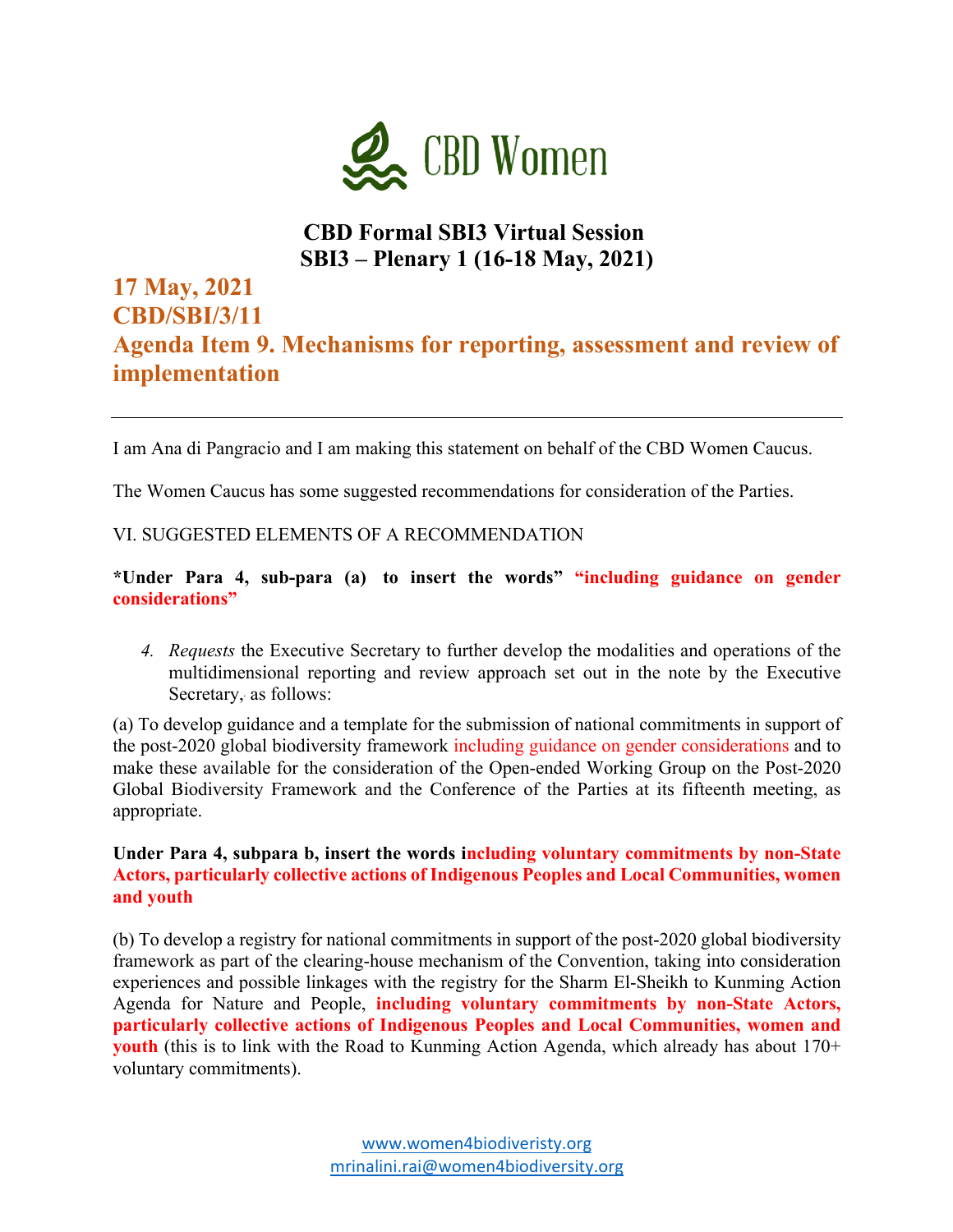

## **CBD Formal SBI3 Virtual Session SBI3 – Plenary 1 (16-18 May, 2021)**

## **17 May, 2021 CBD/SBI/3/11 Agenda Item 9. Mechanisms for reporting, assessment and review of implementation**

**Under Para 4 c, insert the words "including guidance on reporting on gender"**

(c) To prepare guidance on the development of national action plans including guidance on reporting on gender for the implementation of the post-2020 global biodiversity framework and to make it available to Parties in advance of the fifteenth meeting of the Conference of the Parties.

**NEW suggested new sub-para on 4 (h) a national gender action plan to be developed as an integral part of the NBSAP or at least as a separate document if it is developed after approval of the NBSAP.**

**Under Para 5, insert words, ensure" financial and technical" support financial and technical support is available in a timely and expeditious manner to developing countries " and later in the para insert " including providing support to ensure that countries address gender considerations," and continues to read "so that Parties may begin these processes as soon as possible after the adoption of the post-2020 global biodiversity framework and in accordance with the decisions emanating from the fifteenth meeting of the Conference of the Parties."** 

5. *Encourages* the Global Environment Facility and other funding agencies to make the necessary preparations to ensure that financial and technical support is available in a timely and expeditious manner to developing countries, in particular least developed countries and small island developing States as well as Parties with economies in transition, for the development of national commitments and contributions to the goals and targets of the post-2020 global biodiversity framework, the updating or revision of national biodiversity strategies and action plans or other relevant national planning instruments, the development of national monitoring and information management systems, including the development, identification and use of indicators, and the preparation of national reports including providing support to ensure that countries address gender considerations, so that Parties may begin these processes as soon as possible after the adoption of the post-2020 global biodiversity framework and in accordance with the decisions emanating from the fifteenth meeting of the Conference of the Parties